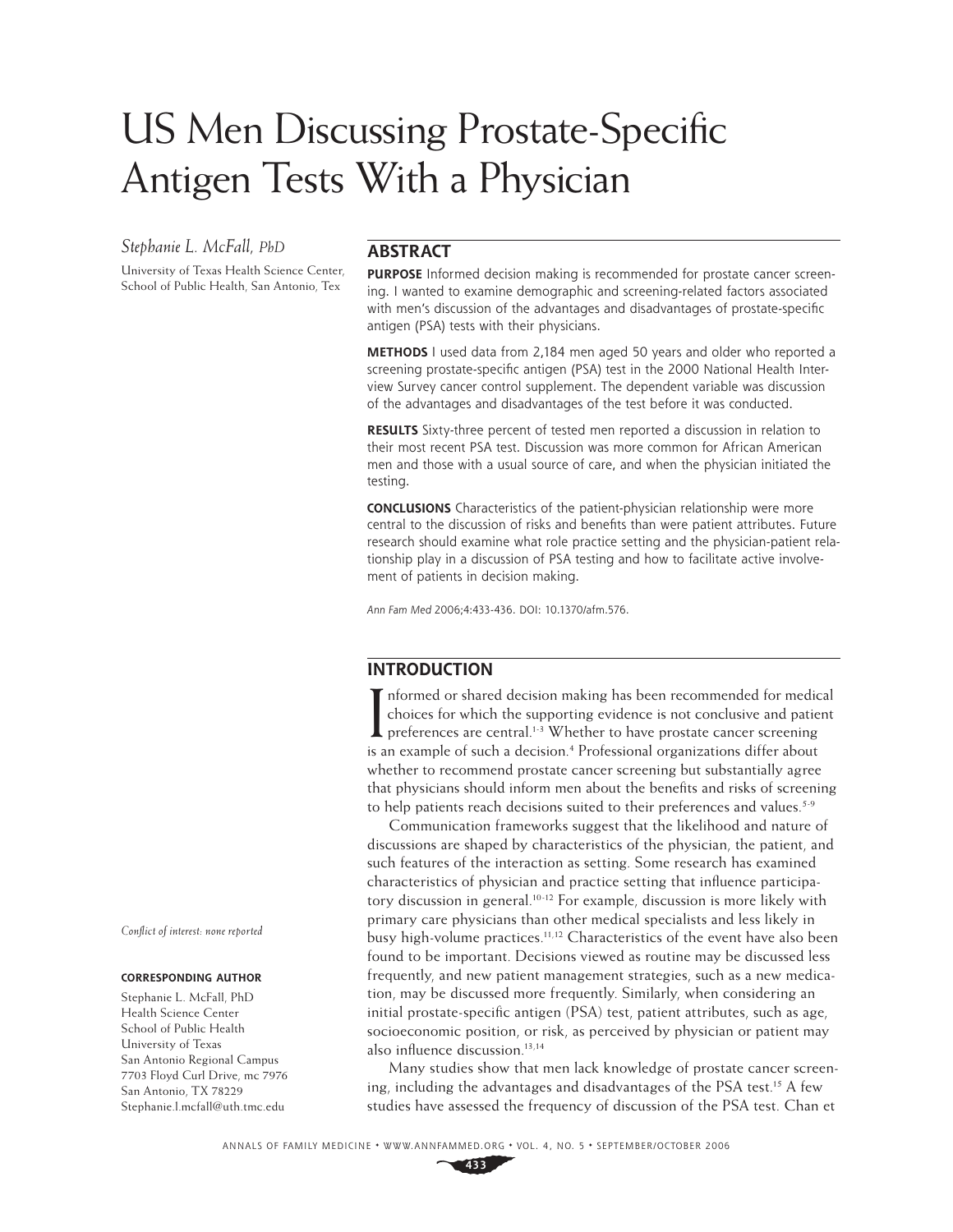al<sup>16</sup> reported that fewer than one half of 304 tested men reported discussing the advantages and disadvantages of the test. In a Veterans Affairs setting, Federman et al<sup>17</sup> reported that two thirds of tested men recalled having the test, and 47% reported discussing its advantages and disadvantages. These studies had small sample sizes and were conducted in specific clinics, which limit our ability to generalize. Given the emphasis placed on informed or shared decision making about prostate cancer screening, it is important to examine in a nationally representative sample of men the relative frequency of such discussions and those patient and screening event factors associated with them.

My purpose was to assess (1) the proportion of men screened with PSA tests who reported discussion of the test with their physicians and (2) respondent and screening event characteristics correlated with such discussions.

#### **METHODS**

Data were from the 2000 National Health Interview Survey (NHIS) cancer control supplement.<sup>18</sup> The cancer control supplement is part of the adult interview.

One hallmark of the NHIS is in-person interviews conducted by highly trained Bureau of the Census interviewers. Although a responsible adult may answer questions about other family members, the detailed adult interviews are generally conducted with the selected respondent. Interviews are in English or Spanish. For the 2000 survey, the household response rate was 88.9%, and it was 82.6% for the adult interview, for an overall response rate of 72.1%.

The data were obtained from public use files maintained by the National Center for Health Statistics. The project was approved as exempt by the Committee for the Protection of Human Subjects, The University of Texas Health Science Center-Houston.

From 2,763 sampled men aged 50 years or older who reported ever having a PSA test, 195 men with prostate cancer and 384 whose PSA test was not for screening were excluded, resulting in a sample size of 2,184. Discussions in the excluded cases may be related to disease monitoring or treatment decisions, as in watchful waiting.

#### **Measurement**

The discussion question, asked of men who reported a PSA test, was, "Did the doctor discuss the advantages and disadvantages of this test with you before doing it?"

Sociodemographic variables included age-group, race/ethnicity, marital status, education, and income. Access variables were usual source of health care and health insurance*.* Family history of prostate cancer

was measured by a report of prostate cancer among biological father, brothers, or sons. Screening-related variables included the timing of the last test, the number of tests in the past 5 years, who first suggested the test (patient, physician, or other), and any PSA tests with abnormal findings. The specific categories for all variables are displayed in Table 1.

**Table 1. Discussion of Prostate-Specific** 

| Characteristics                                       | Percent* | n*    | P Value |
|-------------------------------------------------------|----------|-------|---------|
| Race/ethnicity                                        |          |       | .024    |
| Non-Hispanic white                                    | 62.2     | 1,717 |         |
| African American                                      | 73.8     | 228   |         |
| Hispanic                                              | 62.5     | 192   |         |
| Other                                                 | 70.1     | 47    |         |
| Age category, years                                   |          |       | .951    |
| $50 - 64$                                             | 63.5     | 1,136 |         |
| 65-74                                                 | 63.5     | 656   |         |
| 75 or older                                           | 62.6     | 392   |         |
| Marital status                                        |          |       | .158    |
| Not married                                           | 60.4     | 677   |         |
| Married                                               | 64.0     | 1,503 |         |
| Education                                             |          |       | .740    |
| Less than high school                                 | 65.2     | 437   |         |
| High school graduate/gen-<br>eral equivalency diploma | 62.4     | 588   |         |
| Some college                                          | 63.2     | 1,138 |         |
| Usual source of care                                  |          |       | < .001  |
| No source                                             | 37.9     | 79    |         |
| Regular source                                        | 64.1     | 2,104 |         |
| Health insurance                                      |          |       | .714    |
| Medicare/other public                                 | 64.1     | 1,132 |         |
| Private                                               | 62.4     | 970   |         |
| None                                                  | 65.8     | 75    |         |
| Family history                                        |          |       | .431    |
| No history of prostate<br>cancer                      | 63.6     | 2,037 |         |
| Family history                                        | 59.8     | 147   |         |
| Initial suggestion for test                           |          |       | < .001  |
| From physician                                        | 66.6     | 1,697 |         |
| From patient or other                                 | 59.8     | 474   |         |
| Recency of testing                                    |          |       | < .001  |
| Within past year                                      | 65.9     | 1,475 |         |
| More than 1 year                                      | 57.5     | 709   |         |
| Any previous abnormal PSA<br>result                   |          |       | .239    |
| Abnormal result                                       | 68.5     | 132   |         |
| No abnormal result                                    | 63.0     | 2,050 |         |
| Tests in past 5 years                                 |          |       | .012    |
| None                                                  | 52.5     | 79    |         |
| 1                                                     | 57.4     | 574   |         |
| $\overline{2}$                                        | 65.9     | 342   |         |
| 3 or 4                                                | 64.4     | 327   |         |
| 5 or more                                             | 67.9     | 786   |         |

ANNALS OF FAMILY MEDICINE ✦ WWW.ANNFAMMED.ORG ✦ VOL. 4, NO. 5 ✦ SEPTEMBER/OCTOBER 2006

**434**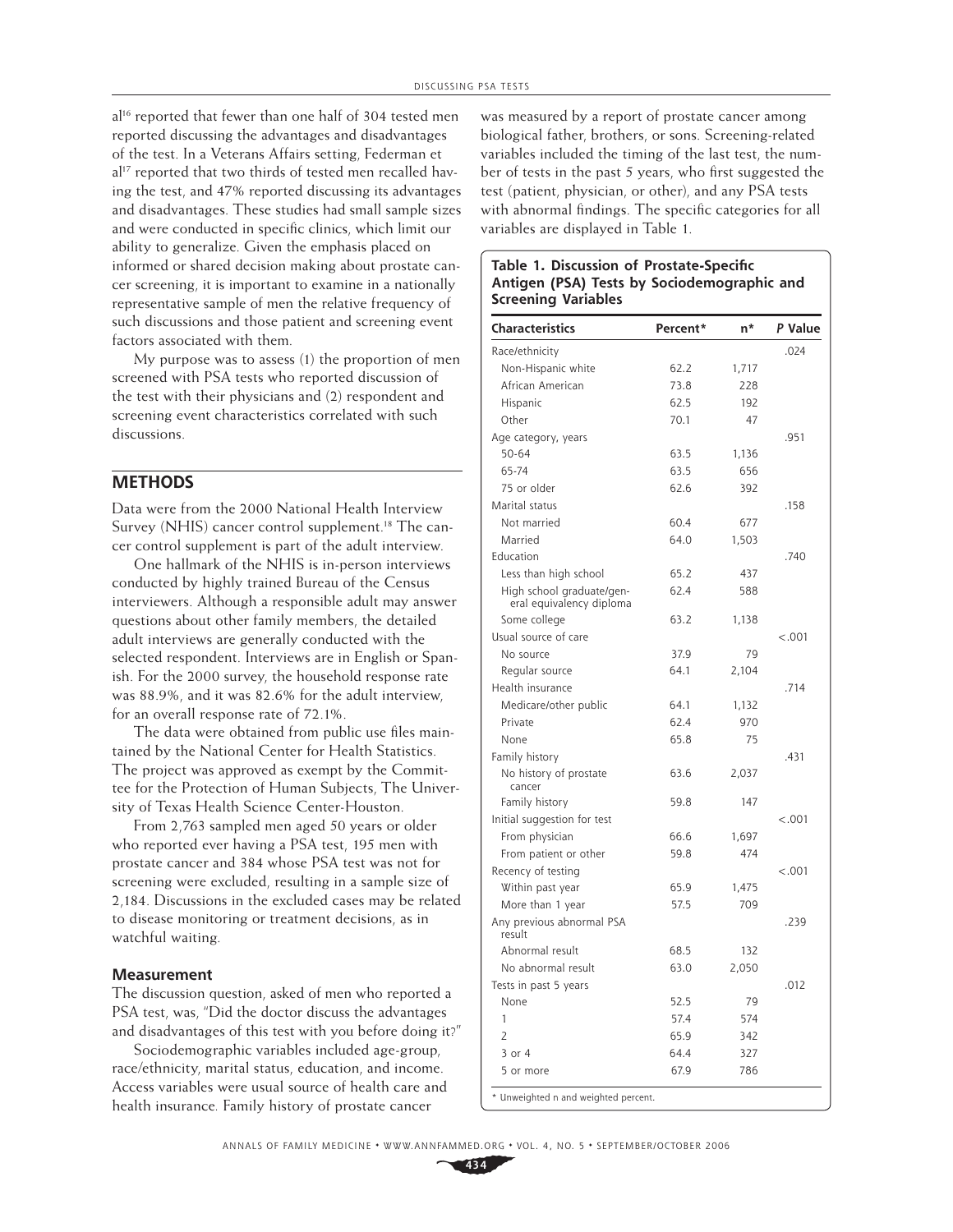#### **Analysis Plan**

Survey weights and procedures in Stata 8.0 were used to account for the complex sample design and to incorporate weights that provide nationally representative estimates.19 Relative to bivariate analyses, several variables were dropped, including education, age, marital status, and health insurance. Results of the logistic regression were presented as adjusted odds ratios and 95% confidence intervals. The overall significance of multiple category variables such as race/ethnicity was assessed with a Wald  $\chi^2$ .

# **RESULTS**

Overall, 63% of tested men reported that their physician discussed the advantages and disadvantages of PSA tests before it was conducted. In Table 1 discussion of PSA tests is cross-tabulated with respondent and screening variables. Few respondent attributes were associated with discussion; however, African American men were more likely and men without a usual source of care were less likely to report a discussion. Men with a family history of prostate cancer were

#### **Table 2. Weighted Logistic Regression Predicting Discussion of Prostate-Specific Antigen Test: Adjusted Odds Ratios and 95% Confidence Intervals**

| Variable                          | Adjusted<br><b>Odds Ratio</b> | 95% Confidence<br>Interval |
|-----------------------------------|-------------------------------|----------------------------|
| Race/ethnicity*                   |                               |                            |
| Non-Hispanic white                | 1.00                          |                            |
| African American                  | 1.73                          | $1.19 - 2.51$              |
| Hispanic                          | 1.21                          | $.82 - 1.78$               |
| Other                             | 1.12                          | $.54 - 2.32$               |
| Usual source of care <sup>t</sup> |                               |                            |
| No                                | 1.00                          |                            |
| Yes                               | 2.43                          | $1.39 - 4.24$              |
| Family history                    |                               |                            |
| No                                | 1.00                          |                            |
| Yes                               | .89                           | $.59 - 1.34$               |
| Initial suggestion <sup>#</sup>   |                               |                            |
| Physician                         | 1.77                          | $1.40 - 2.23$              |
| Other                             | 1.00                          |                            |
| Timing                            |                               |                            |
| Within past year                  | 1.18                          | $.93 - 1.50$               |
| More than 1 year                  | 1.00                          |                            |
| Number tests in 5 y               | 1.06                          | $1.00 - 1.44$              |
| Any abnormal result               |                               |                            |
| Yes                               | 1.05                          | $.69 - 1.60$               |
| None                              | 1.00                          |                            |
| * $P < .05$                       |                               |                            |
| $+ P < .01$<br>$\ddagger$ P <.001 |                               |                            |

less likely to report discussion, though this relationship was not significant.

Several screening-related variables were associated with a discussion. Discussions were more likely in men who had more tests in the past 5 years. Men who reported a discussion had 3.2 tests in the past 5 years vs 2.8 tests for those with no discussion (*t* = 3.64; *P*  <.001). Discussion was more likely when a physician introduced the initial suggestion for a test or when the test was within the past year. Having had abnormal PSA results with a previous test was not related to discussion.

Because a discussion might be more likely with an initial test, I contrasted the reports of men who had 1 test in the past 5 years and reported a test in the past year with reports of all other screened men. These men were more likely to be having an initial test. Discussion was reported by 58.6% of the initial test group and by 63.9% of the other screened men. This difference is not statistically significant  $(P = .131)$ .

There was substantial overlap between the results of bivariate analyses and the logistic regression analysis displayed in Table 2. The strongest relationships with discussion, all positive, were seen for physician suggestion of the test, having a usual source of care, and African American race. The screening variables of having a test within the past year and number of tests were not significantly associated with discussion when controlling for the other variables shown in Table 2.

## **DISCUSSION**

About 60% of men using PSA testing for prostate cancer screening discussed benefits and disadvantages with physicians before their PSA tests. Discussions were more likely in this nationally representative sample than in Veterans Affairs and primary care samples in specific limited locations.<sup>16,17</sup> The converse view is more than one third of men who had PSA testing did not discuss the risks and benefits that could help them make informed decisions about screening. Because of the question sequence, we cannot pinpoint the frequency of discussion among untested men. Discussion is unlikely among the 28% of men who reported never having heard of PSA tests.<sup>20</sup>

A major strength of the study is its use of data from a nationally representative sample with a relatively high response rate. In contrast, studies using local clinic samples will have more representation bias and a limited ability to generalize findings to other populations. This study also has shortcomings. The restriction of the sample to men receiving screening tests may enhance the salience of the event,<sup>17</sup> but men's recall of a discussion may not be accurate, particularly about the timing of dis-

**435**